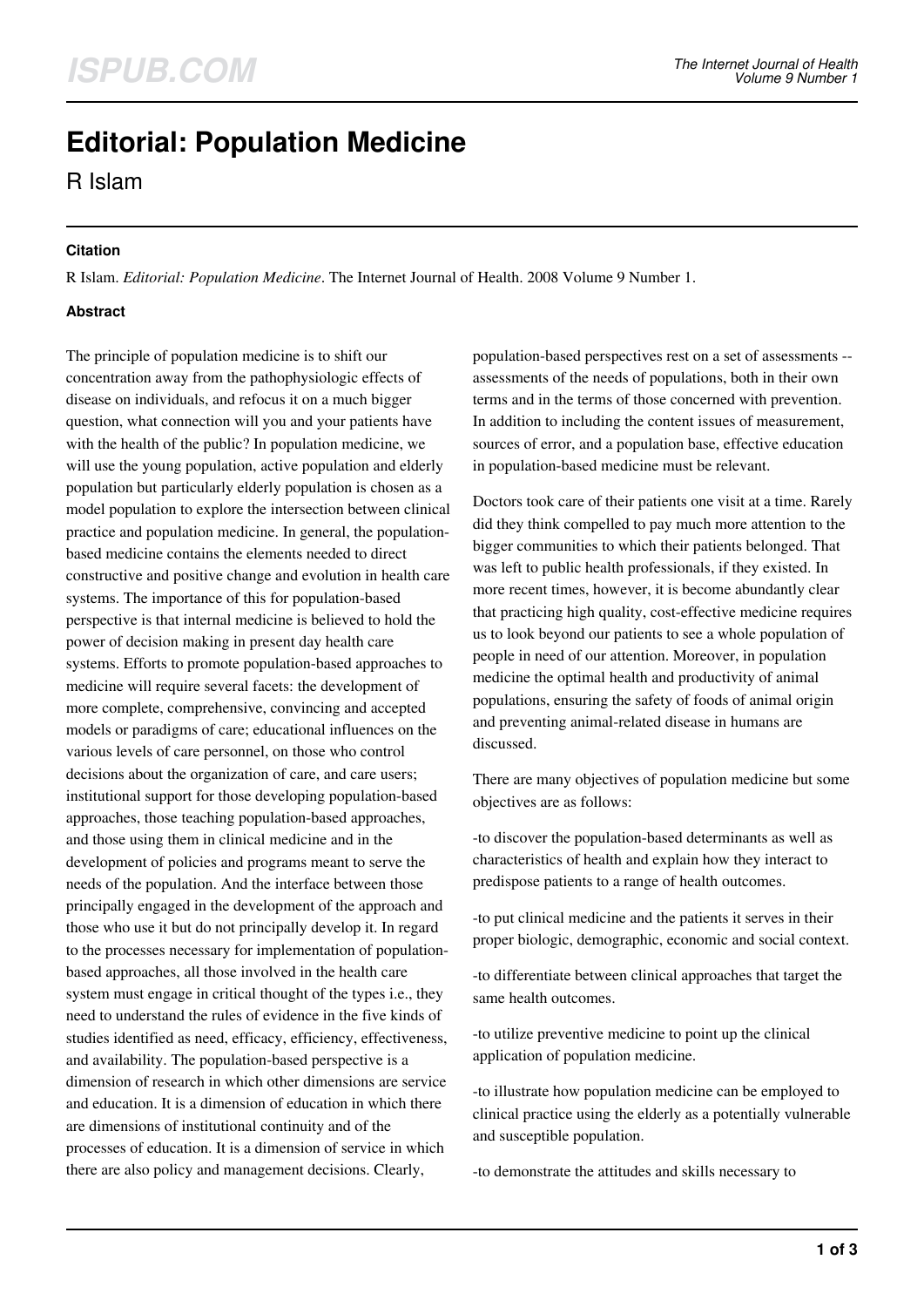professionally interact with elderly individuals in their places of residence and develop a clinical plan to intervene on their behalf.

-to propose pragmatic and practical strategies for solving

complex clinical problems in geriatrics using both population and clinical interventions.

#### **References**

1. Lipkin M Jr, Lybrand WA, ed. Population-based medicine. New York, Praeger, 1982. :159-171.